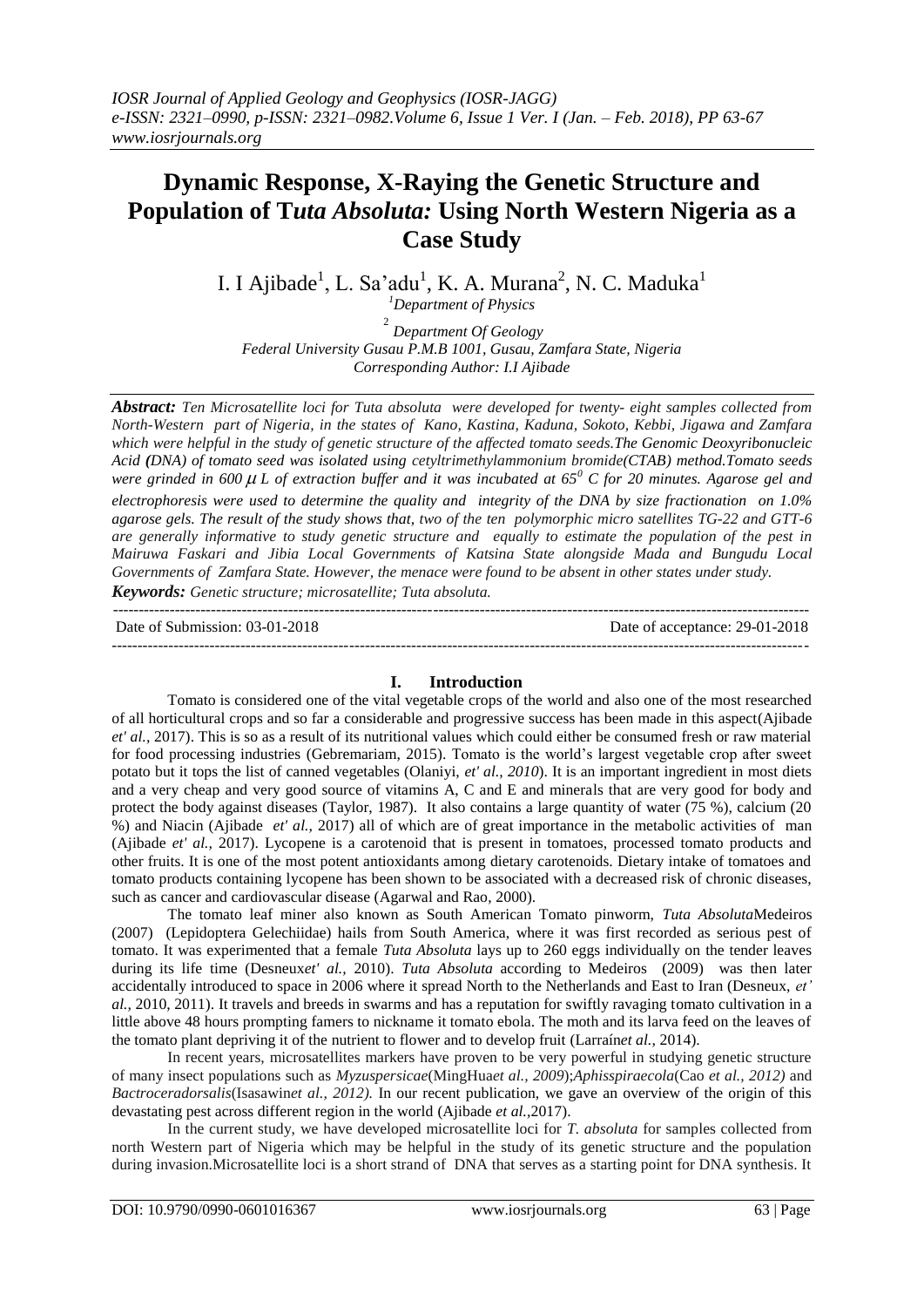is required for DNA replication because the enzymes that catalyses this process,DNA polymerases, and reveals its DNA sequence identity

# **II. Materials And Methodology**

#### **2.1 Genomic Deoxyribonucleic Acid (DNA)Extraction**

The genomic DNA of tomato seed was isolated usingcetyltrimethylammonium bromide CTAB method (Doyle and Doyle 1987). Tomato seeds were grinded in  $600 \mu L$  of extraction buffer and it was incubated at 65<sup>0</sup>C for 20mins. The sample was removed from the incubator and allowed to cool to room temperature and Chloroform was added, the sample was mixed by gently inversion of the tube several times. Thereafter, the sample was spun at 14,000rpm for 15mins and the supernatant was transferred into a new eppendorf tube and equal volume of cold Isopropanol was added to precipitate the DNA. The sample was kept in the freezer for 1hr and later spun at 14,000rpm for 10mins and the supernatant was discarded and the pellet was washed with 70% ethanol later the sample was air dried for 30mins on the bench. The pellet was re suspended in  $100 \mu$  Lof sterile distilled water.

DNA concentration of all the samples was measured on Nanodrop and the genomic purity was determined. The genomic purity was between 1.8 –2.0 for all the DNA samples. The quality of DNA was detected by agarose gel electrophoresis and the size of fragment obtained was about 25kb for all the samples. The genomic DNA was used in PCR amplification using SSR markers.

#### **2.2 DNA Electrophoresis**

Agarose gel electrophoresis was used to determine the quality and integrity of the DNA by size fractionation on 1.0% agarose gels. Agarose gels were prepared by dissolving and boiling 1.0g agarose in 100ml 0.5X TBE buffer solution. The gels were allowed to cool down to about  $45^{\circ}$ C and  $10 \mu L$  of 5mg/ml ethidium bromide was added, mixed together before pouring it into an electrophoresis chamber set with the combs inserted. After the gel has solidified,  $3 \mu$  Lof the DNA with  $5 \mu$  L sterile distilled water and  $2 \mu$  Lof 6X loading dye was mixed together and loaded in the well created. Electrophoresis was done at 80V for 2 hours. The integrity of the DNA was visualized and photographed on UV light source.

#### **2.3 Dilution of DNA for PCR**

About 100  $\mu$  L of each DNA was taken into eppendorf tube and 900  $\mu$  Lsterile distilled water was added to make  $1000 \mu L$ . The final concentration became  $20\text{-}50$ ng/ $\mu L$ .

#### **2.4 PCR Reaction Mix**

The reaction mix was carried out in 20  $\mu$  L final volume containing 60ng– 80ng genomic DNA, 0.1  $\mu$ M of the primers, 2mM MgCl<sub>2</sub>, 125µM of each dNTP and 1 unit of Taq DNA polymerase. Thermocycler profiles used has initial denaturation temperature of 94<sup>0</sup>C for 3mins, followed by 45 cycles of denaturation temperature of 94<sup>0</sup>C for 20 seconds, annealing temperature of 37<sup>0</sup>C for 40 seconds and primer extension temperature of 72<sup>0</sup>C for 40 seconds, followed by final extension temperature at  $72^{\circ}$ C for 5 min was added.

Twenty eight individual samples of affected seeds of *T. absolutawere* collected from different sites located in the North Western part of Nigeria in the states of Kano, Kastina,Kaduna, Sokoto, Kebbi, Jigawa and Zamfara.

| S/N          | <b>LOCAL GOVERNMENT AREA/STATE</b> | S/N | <b>LOCAL GOVERNMENT AREA/STATE</b> |  |
|--------------|------------------------------------|-----|------------------------------------|--|
|              | Dutse, Jigawa State                | 15  | Mada, Zamfara State 01             |  |
|              | Giwa, Kaduna State                 | 16  | Bugundu Zamfara State 02           |  |
| $\mathbf{3}$ | Wamako, Sokoto State               | 17  | Bugundu Zamfara State 03           |  |
| 4            | Bakura, Zamfara State              | 18  | Bakura Zamfara State 04            |  |
| 5            | MairuwaFaskari, KatsinaState       | 19  | BakuraZamfara State 02             |  |
| 6            | Jega, Kebbi State                  | 20  | Mada Zamfara State 02              |  |
|              | ShagariSokoto State                | 21  | MafaraZamfara State 01             |  |
| 8            | Alero, Kebbi State                 | 22  | JibiaKatsina State01               |  |
| 9            | JibiaKatsina State                 | 23  | Bakura Zamfara State 03            |  |
| 10           | Gwarzo, Kano State                 | 24  | MafaraZamfara State 03             |  |
| 11           | Bugundu, Zamfara State 04          | 25  | Mada Zamfara State 03              |  |
| 12           | MadaZamfara State 04               | 26  | JibiaKatsina State 04              |  |
| 13           | JibiaKatsina State02               | 27  | BakuraZamfara State 01             |  |
| 14           | Mafara Zamfara State 02            | 28  | JibiaKatsina State03               |  |

**Table; 2** Selected individual samples for polymorphic loci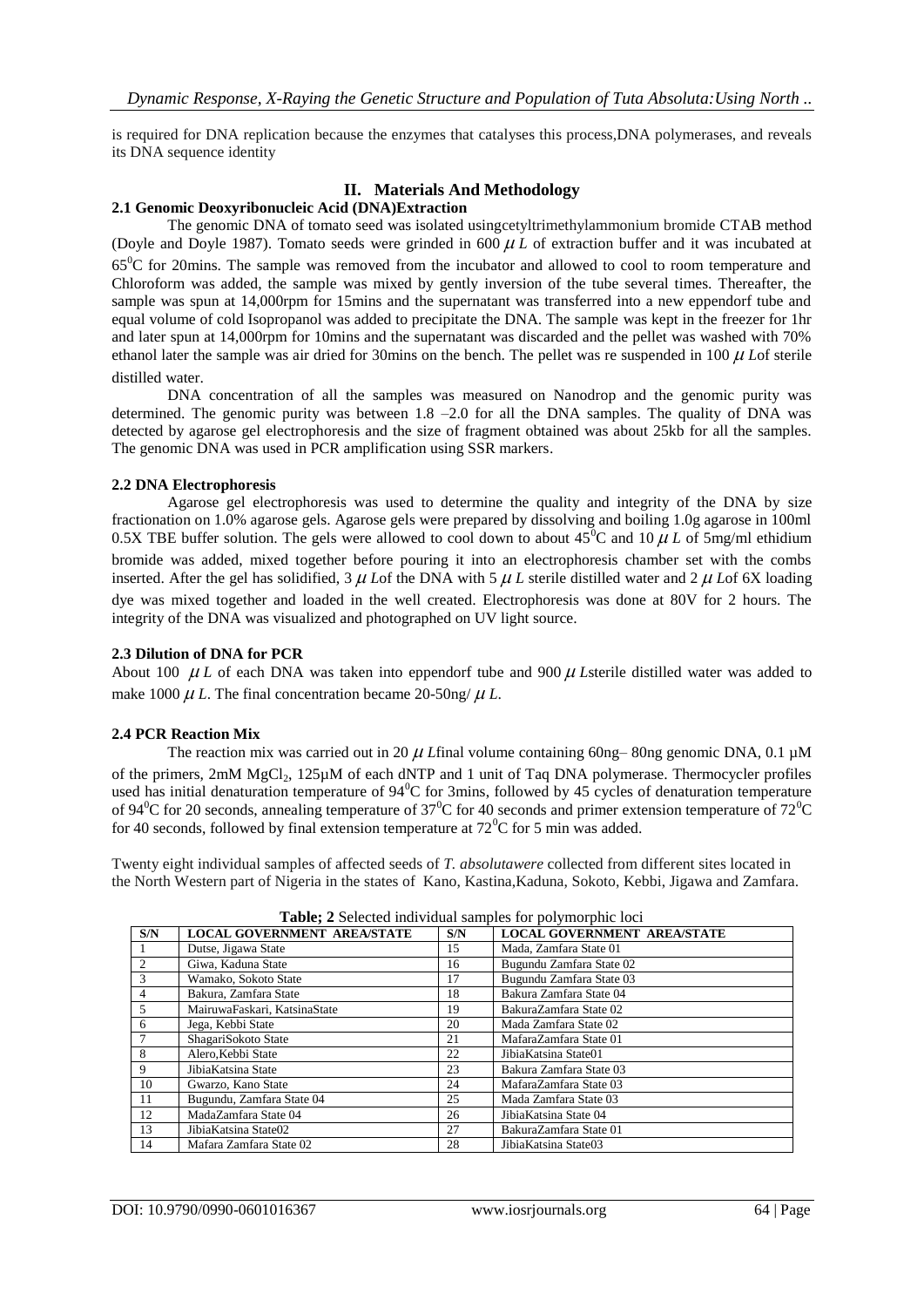PCR amplicon electrophoresis was carried out by size fractionation on 1.2% agarose gels. Agarose gels were prepared by dissolving and boiling 2.4g agarose in 200ml 0.5X TBE buffer solution. The gels were allowed to cool down to about  $50^{\circ}$ C and  $10 \mu$  Lof 5mg/ml Ethidium bromide was added, mixed together before pouring it into an electrophoresis chamber set with the combs inserted. After the gel has solidified, the PCR amplicon was loaded in the well created. Electrophoresis was done at 100V for 2 hours. The DNA was visualized and photographed on UV light source.

# **III. Results And Discussion**

A total of 28 clones were found to contain microsatellitemotifs. After discarding sequences with few repeat regions and those not suitable for designing primers, 10 sequences were selected. Finally, 10 polymorphic loci were isolated and characteristics of each locus are shown in table 1. Levels of polymorphism were tested on 28 individual samples of *T. absoluta*collected on tomato from several regions in North Western Nigeria.

| Table: 1 List of the primers used |                            |                              |  |
|-----------------------------------|----------------------------|------------------------------|--|
| S/N                               | <b>NAMES</b>               | <b>SEQUENCES</b>             |  |
| 1                                 | LC01490                    |                              |  |
|                                   | GGTCAACAAATCATAAAGATATTGG  |                              |  |
|                                   | HC02198                    |                              |  |
|                                   | TAAACTTCAGGGTGACCAAAAAATCA |                              |  |
| $\mathfrak{D}$                    | COI-F                      | TTGATTTTTTGGTCATCCAGAAGT     |  |
|                                   | $COI-R$                    |                              |  |
|                                   | TCCAATGCACTAATCTGCCATATTA  |                              |  |
| 3                                 | $TG-14F$                   | CGAAAAGTGAAAGCAAGGAC         |  |
|                                   | $TG-14R$                   |                              |  |
|                                   | TCCTCATTTAACATTCTGAGGTTTT  |                              |  |
| $\overline{4}$                    | $AC-16F$                   | <b>TCGGGAAAATGAAAATGTCAC</b> |  |
|                                   | $AC-16R$                   | <b>GCCTAGCTAGCAATCACG</b>    |  |
| 5                                 | GTT-6F                     | <b>GAATCCCAAGTTACCGCCC</b>   |  |
|                                   | GTT-6R                     | <b>ATTCCCGTAAACTTGGAAACA</b> |  |
| 6                                 | TACA-6F                    | <b>TCGCAAGCTTTTCAAATCAA</b>  |  |
|                                   | TACA-6R                    | <b>TCTGACACCAGGGTTCATCC</b>  |  |
| 7                                 | <b>TG-22F</b>              | CGTAAGGGAAATAGGCGTGA         |  |
|                                   | $TG-22R$                   | AGCAGGCGTAGACCTTGGTA         |  |
| 8                                 | $CAA-7F$                   | <b>CGACAACGGAAGTGTCATGT</b>  |  |
|                                   | $CAA-7R$                   | <b>ACGTCAAATCGCATGGAAA</b>   |  |
| 9                                 | GTAT-5F                    | <b>CTTACCATCCACCACCAAGG</b>  |  |
|                                   | GTAT-5R                    | <b>ATTTGCGCAATCCCAGATAG</b>  |  |
| 10                                | GTTT-4F                    |                              |  |
|                                   | AACTTAACCATTCAACTGATCAACA  |                              |  |
|                                   | GTTT-4R                    | GGTCTAGTAGTTTGGAGCCTGT       |  |

The result reveals that ,two of the ten polymorphic microsatellites namely TG-22 and GTT-6 for Primer TG-22are generally informative to study genetic structure and to estimate gene flow of the invasive tomato leaf miner.*Tuta absoluta* populations in Mairuwa Faskari and Jibia Local Governments of Katsina State alongside Mada and Bungudu Local Government in Zamfara State were revealed.Katsina takes the lead followed by Zamfara State

The corresponding code with the bandwidth, are 13, 15, 16 and 26 with 200bp .Sample 5 has two unique bands at 400bp and 450b in plate 1of figure 1 that shows the population density of the leaf miner.*Tuta absoluta.*

M 1 2 3 4 5 6 7 8 9 10 11 12 13 14 15 16 17 18 19 20 21 2223 24 25 26 27 28 M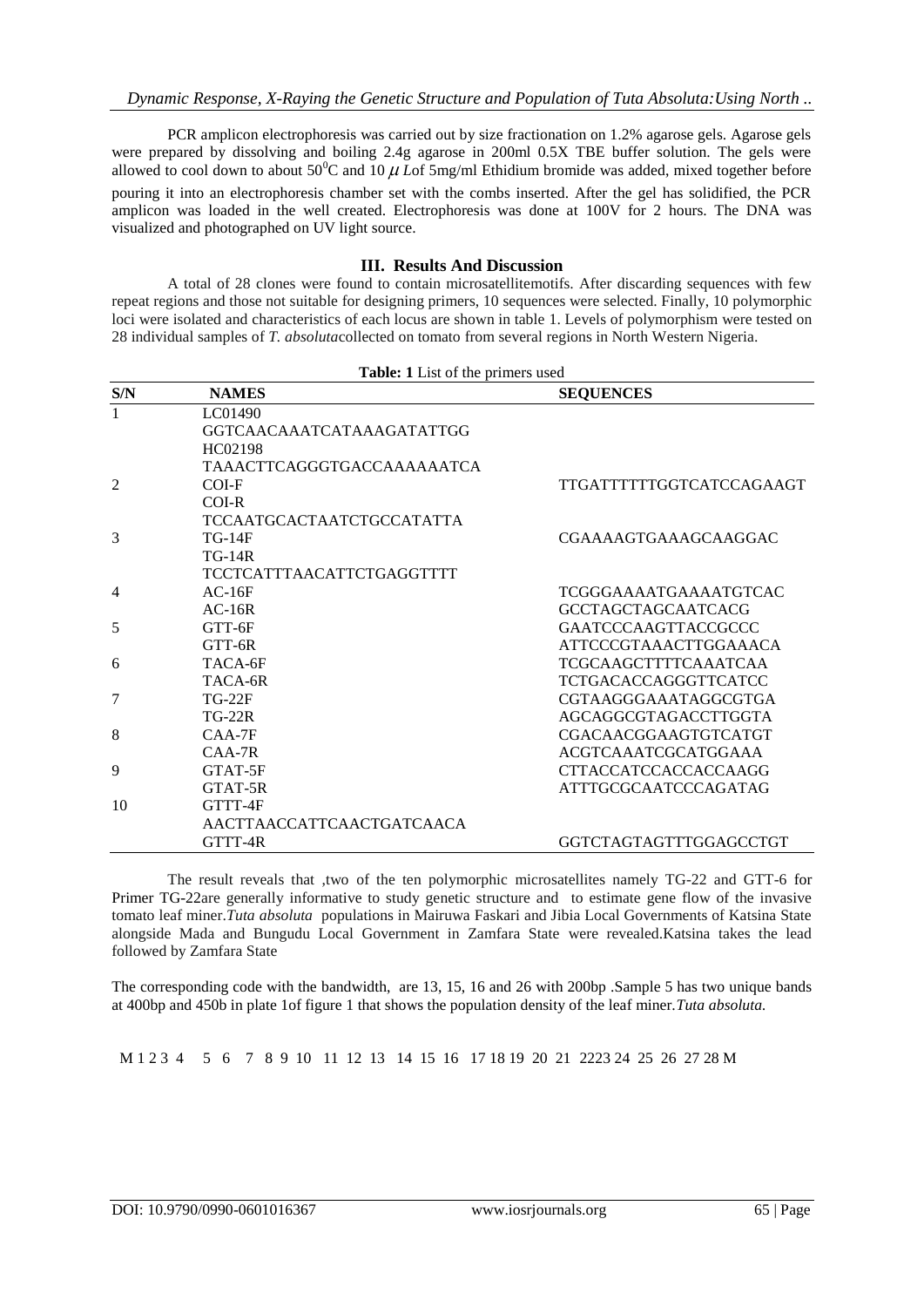

**Figure 1:** Plate1; Electrophoresis gel for TG-22

For Primer GTT-6, there are four samples with bandwidth 400bp, the samples are 3, 12, 13 and 26. Sample 5 has two unique bands at 700bp and 750bp in Plate2 of figure 2. This equally corroborates the genetic structure and the population density of the presence of the pest.



**Figure 2:** Plate2; Electrophoresis gel for GTT-6

## **IV. Conclusion**

In this work,we have been able to show vividly from our research that out of twenty eight samples of the affected seed selected from seven Norther states in Nigeria,Four were confirmed having the presence of the devastating pest. The Genomic Deoxyribonucleic Acid **(**DNA) of the affected tomato seed was isolated using *cetyltrimethylammonium bromide*(CTAB) method. The seeds were grinded in  $600 \mu$  L of extraction buffer and it was incubated at  $65^{\circ}$  C for 20 minutes. Agarose gel electrophoresis was used to determine the quality and integrity of the DNA by size fractionation on 1.0% agarose gels. The result of the study shows that, two of the ten polymorphic micro satellites TG-22 and GTT-6 are generally informative to study genetic structure and equally to estimate the population of the pest in Mairuwa Faskari and Jibia Local Governments of Katsina State alongside Mada and Bungudu Local Governments of Zamfara State. However, the menace were found to be absent in other states under study.

## **Acknowledgement**

The research team wishes to express our gratitude to the Tertiary Institution Fund (tetfund), Nigeria for the sponsorship of this ongoing work under the subheading TETFUND/DESS/UNI/GUSAU/RPVOL.1.

## **References**

- [1]. Agarwal,S. and Rao , A.V (2000)Tomato lycopene and its role in human health and chronic diseases. *CMAJ* 2000;163 (6):739-44.
- [2]. Ajibade I.I, L. Sa'adu, N. C. MadukaK. A. Murana (2017).The Menace of *TutaAbsoluta*: A Review on the World Spread. IOSR Journal of Applied Geology and Geophysics (IOSR-JAGG) e-ISSN: 2321–0990, p-ISSN: 2321–0982.Volume 5, Issue 4 Ver. II (Jul. – Aug. 2017), PP 01-5
- [3]. Cao J. L. J., Niu J., Liu X. and Zhang Q.( 2012). Population structureof *Aphis spiraecola*(Hemiptera: Aphididae) on pear trees inChina identified using microsatellites. *J. Economic Entomol.* **2**,583–591.
- [4]. Desneux, N., Wajnberg. E., Wyckhuys, K. A. G., Burgio, G., Arpaia, S., Narvaez-Vasquez, C. A., Gonzalez-Cabrera, J., Catalan, R. D., Tabone, E., Frandon, J., Pizzol, J., Poncet C., Cabello, T., Urbaneja, A. (2010). Biological invasion of European tomato crops by *Tutaabsoluta*: ecology, geographic expansion and prospects for biological control. *Journal of Pest Science*, 83: 197-215
- [5]. Doyle J. J. and Doyle J. L. (1987). A rapid DNA isolation procedure for small quantities of fresh leaves tissue. *Phytochem. Bull.*  **19**,11–15.
- [6]. Gebremariam, G. (2015). TutaAbsoluta: A global Looming Challenge in TomatoProduction, Review Paper. *Journal of Biology, Agriculture and Healthcare*, Vol. 5, No 14